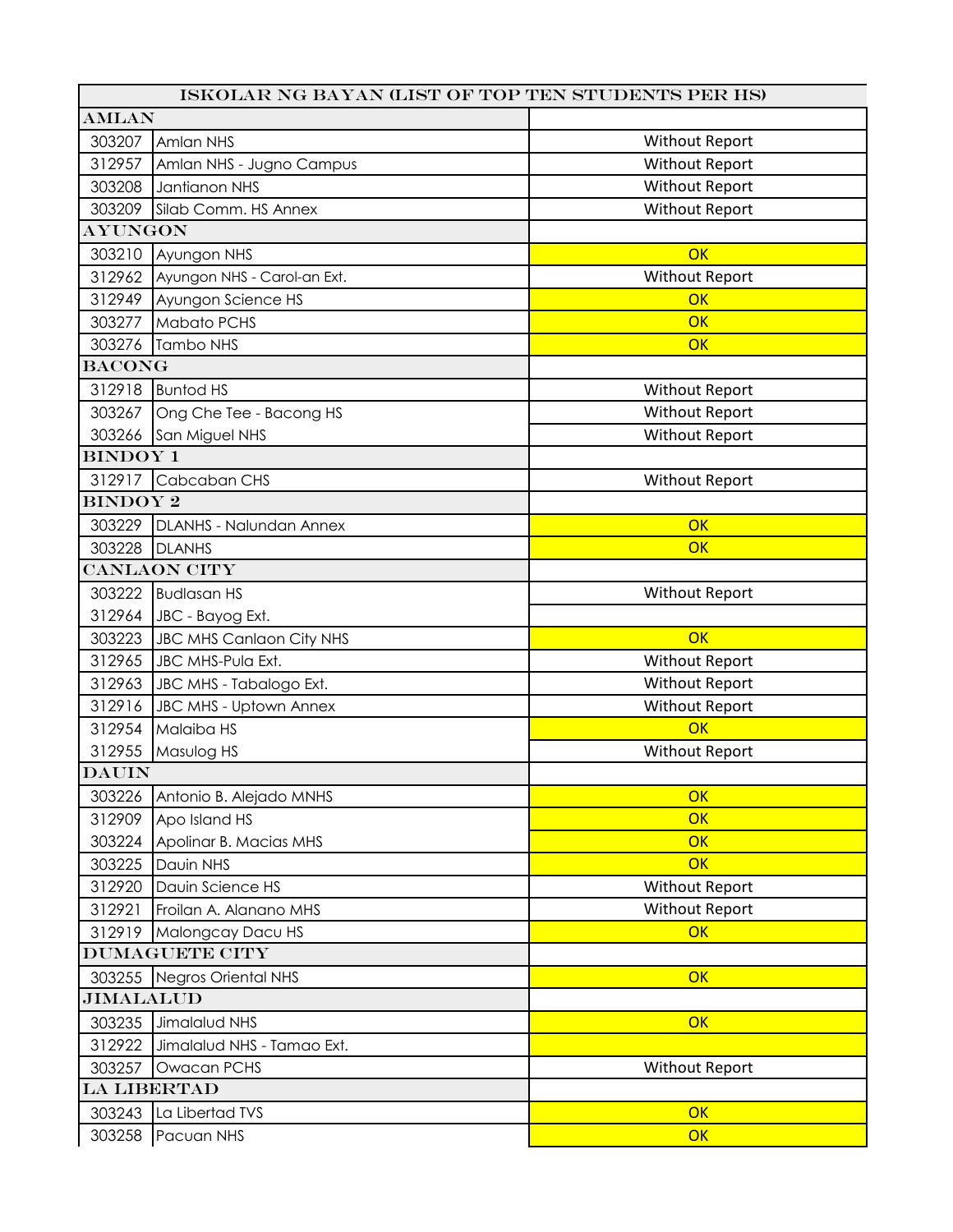| <b>MABINAY 1</b>   |                                           |                       |  |  |
|--------------------|-------------------------------------------|-----------------------|--|--|
| 303244             | Mabinay NHS                               | OK                    |  |  |
| 312967             | Mabinay NHS - Manlingay                   |                       |  |  |
| 312951             | Mabinay Science HS                        |                       |  |  |
| <b>MABINAY 2</b>   |                                           |                       |  |  |
| 312924             | Campanun-an PCHS                          | <b>Without Report</b> |  |  |
| 312923             | Canggohob HS                              | <b>Without Report</b> |  |  |
| 312925             | Cansal-ing PCHS                           | <b>Without Report</b> |  |  |
| 312959             | Mayaposi Community HS                     | Without Report        |  |  |
| 303247             | Paniabonan HS                             | <b>Without Report</b> |  |  |
| 303260             | Pantao NHS                                | <b>Without Report</b> |  |  |
| <b>MABINAY 3</b>   |                                           |                       |  |  |
| 303211             | <b>Bagtic NHS</b>                         | OK                    |  |  |
| 303245             | <b>Barras Annex NHS</b>                   | OK                    |  |  |
| 303248             | <b>Tara PCHS</b>                          | OK                    |  |  |
| <b>MABINAY 4</b>   |                                           |                       |  |  |
| 303246             | Dahile PCHS                               | OK                    |  |  |
| 303234             | Inapoy HS                                 | OK                    |  |  |
| MANJUYOD           |                                           |                       |  |  |
| 312903             | Kauswagan HS                              | <b>Without Report</b> |  |  |
| 303251             | Manjuyod NHS                              | Without Report        |  |  |
| 312966             | Manjuyod NHS - Panciao Ext.               | <b>Without Report</b> |  |  |
| 312961             | Manjuyod Science HS                       | <b>Without Report</b> |  |  |
| 312902             | Sampiniton PCHS                           | <b>Without Report</b> |  |  |
| <b>SAN JOSE</b>    |                                           |                       |  |  |
| 312927             | Cambaloctot HS                            | <b>Without Report</b> |  |  |
| 312906             | San Jose PHS                              | OK                    |  |  |
| 312928             | Siapo HS                                  | <b>Without Report</b> |  |  |
| 303278             | <b>Tampi NHS</b>                          | OK                    |  |  |
| <b>SIATON EAST</b> |                                           |                       |  |  |
| 312913             | Candugay HS - Siaton NHS Annex            | OK                    |  |  |
| 312970             | Caticugan High School                     | <b>Without Report</b> |  |  |
| 303269             | Lorenza P. Palarpalar MHS (Bonbonon PCHS) | <b>Without Report</b> |  |  |
| 312969             | Mainit High School                        | <b>Without Report</b> |  |  |
| 312939             | Mantiquil Masaligan HS                    | Without Report        |  |  |
| 312938             | Paciente Cesar G. Cabrera HS              | OK                    |  |  |
| 312968             | Palayuhan High School                     | <b>Without Report</b> |  |  |
| 303268             | Siaton NHS                                | OK                    |  |  |
| 312942             | Sumaliring HS [Inalad HS]                 | OK                    |  |  |
|                    | <b>SIATON WEST 1</b>                      |                       |  |  |
| 312940             | Cambonbon NHS                             | <b>Without Report</b> |  |  |
| 303253             | Maloh PCHS                                | OK                    |  |  |
| 312914             | Siaton Science HS                         |                       |  |  |
| SIATON WEST 2      |                                           |                       |  |  |
| 312937             | Aurelia G. Merecido MHS                   | OK                    |  |  |
| 312941             | Giligaon HS                               | OK                    |  |  |
| 303252             | Maria Macahig NHS                         | OK                    |  |  |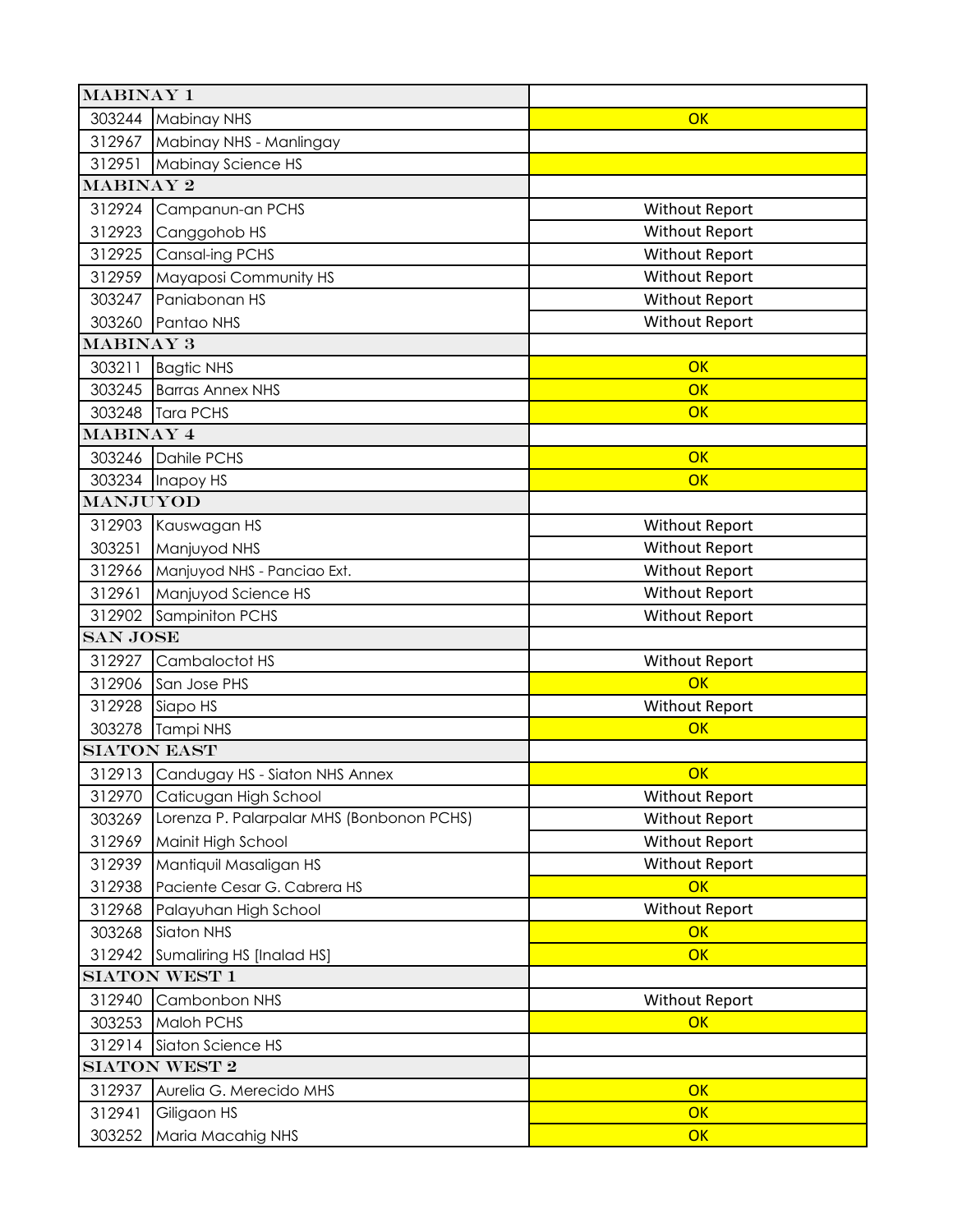| <b>SIBULAN 1 (SOUTH)</b> |                                    |                       |  |  |
|--------------------------|------------------------------------|-----------------------|--|--|
| 312943                   | <b>Bolocboloc HS</b>               | OK                    |  |  |
| 303270                   | Sibulan NHS                        | <b>Without Report</b> |  |  |
| 312946                   | Sibulan NHS - Maslog Ext.          | <b>Without Report</b> |  |  |
| 312953                   | Sibulan Night HS                   | <b>Without Report</b> |  |  |
|                          | <b>SIBULAN 2 (NORTH)</b>           |                       |  |  |
| 303271                   | Ajong HS                           | OK                    |  |  |
| 312907                   | Enrique Villanueva HS              | OK                    |  |  |
| 312901                   | Maningcao NHS                      | OK                    |  |  |
| 303272                   | San Antonio NHS                    | OK                    |  |  |
| 312945                   | Sibulan NHS - Balugo Ext.          | OK                    |  |  |
| 312944                   | Sibulan Science HS                 | $\overline{OK}$       |  |  |
|                          | 312948   Tubigon HS                | OK                    |  |  |
|                          | STA. CATALINA NORTH 1              |                       |  |  |
| 303205                   | Amio NHS                           | OK                    |  |  |
| 303264                   | Obat HS                            | OK                    |  |  |
| 303265                   | Sta. Catalina NHS                  |                       |  |  |
|                          | 312935 Sta. Catalina Science HS    | OK                    |  |  |
|                          | STA. CATALINA NORTH 2              |                       |  |  |
| 303206                   | Avocado CHS                        | OK                    |  |  |
| 312929                   | Cawitan HS                         | OK                    |  |  |
| 312933                   | Kakha HS                           | OK                    |  |  |
| 312931                   | Nagbinlod HS                       | <b>Without Report</b> |  |  |
| 312934                   | San Miguel HS                      | <b>Without Report</b> |  |  |
| 312930                   | Tamlang HS                         | OK                    |  |  |
| 303250                   | Casiano Z. Napigkit NHS            | <b>Without Report</b> |  |  |
| 303263                   | Don Emilio Macias MNHS             | <b>Without Report</b> |  |  |
| 312932                   | Milagrosa HS                       | <b>Without Report</b> |  |  |
|                          | 312936 Nagbalaye HS                | <b>Without Report</b> |  |  |
| 312912                   | Pedro R. Abul MHS                  | <b>Without Report</b> |  |  |
| TAYASAN                  |                                    |                       |  |  |
| 303261                   | Pinalubngan NHS                    | <b>Without Report</b> |  |  |
| 312950                   | <b>Tayasan National Science HS</b> | <b>Without Report</b> |  |  |
| 303289                   | Tayasan NHS (Main)                 | <b>Without Report</b> |  |  |
| 303290                   | Tayasan NHS - Bago Campus          | <b>Without Report</b> |  |  |
| <b>VALENCIA</b>          |                                    |                       |  |  |
| 312908                   | <b>Balugo NHS</b>                  | <b>Without Report</b> |  |  |
| 303262                   | Pulangbato NHS                     | OK                    |  |  |
| 303291                   | Valencia NHS                       | OK                    |  |  |
| 312958                   | Valencia NHS-Dobdob Ext.           | <b>Without Report</b> |  |  |
| VALLEHERMOSO             |                                    |                       |  |  |
| 312904                   | Guba HS                            | <b>Without Report</b> |  |  |
| 312960                   | Pinucauan HS                       | <b>Without Report</b> |  |  |
| 303275                   | <b>Tagbino NHS</b>                 | <b>Without Report</b> |  |  |
| 303292                   | Vallehermoso NHS                   | <b>Without Report</b> |  |  |
| ZAMBOANGUITA             |                                    |                       |  |  |
| 312956                   | Gregorio Elmaga MHS                | OK                    |  |  |